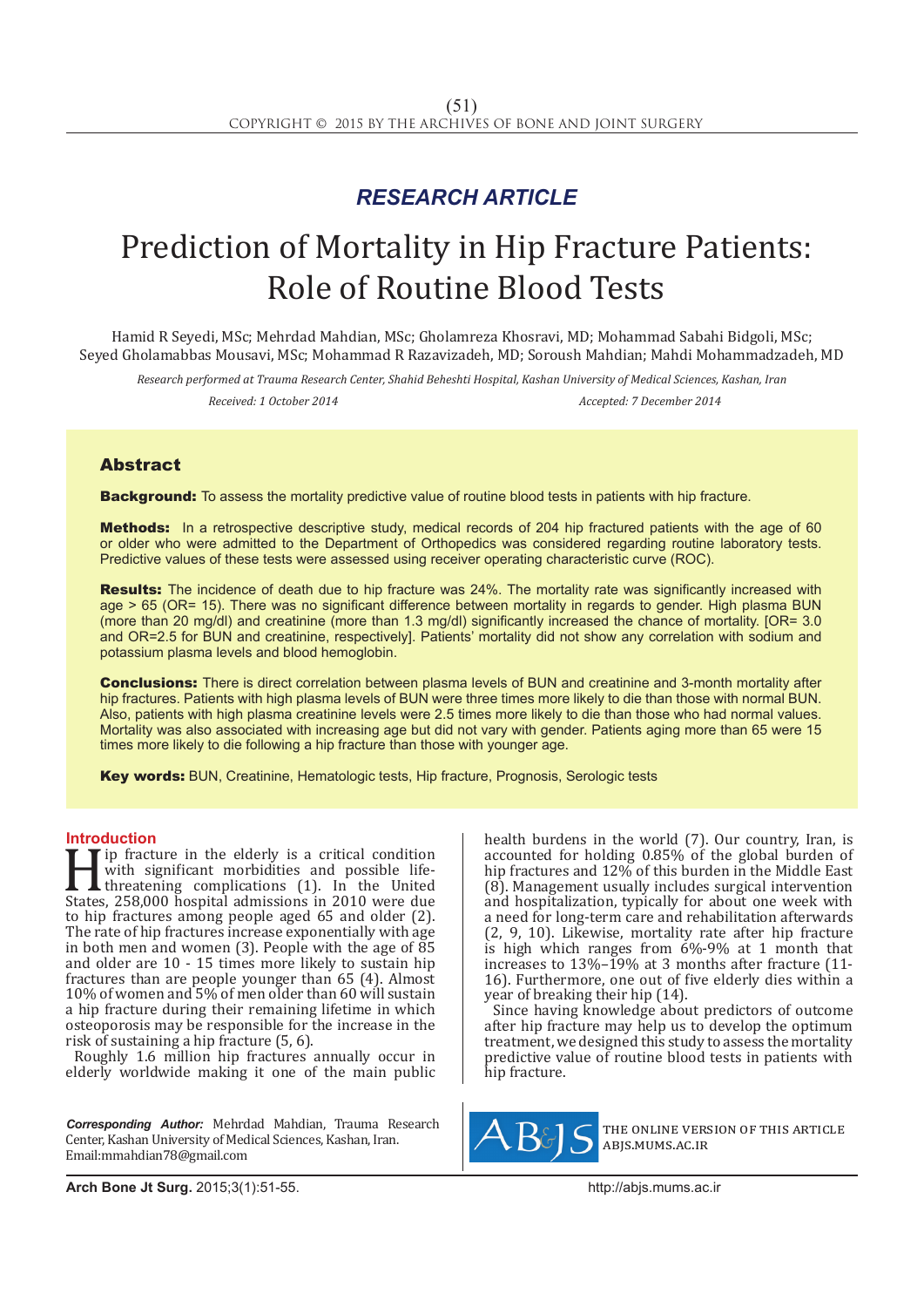THE ARCHIVES OF BONE AND JOINT SURGERY. ABJS.MUMS.AC.IR PREDICTION OF MORTALITY IN HIP FRACTURE VOLUME 3. NUMBER 1. JANUARY 2015

| Table 1. Frequency of hip-fractured patients regarding age and<br>outcome |                     |                 |                 |         |  |  |  |
|---------------------------------------------------------------------------|---------------------|-----------------|-----------------|---------|--|--|--|
| Age                                                                       | $60 - 69$ No<br>(%) | 70-79 No<br>(%) | $>80$ No<br>(%) | P value |  |  |  |
| Died                                                                      | 0(0)                | 17(22.7)        | 32(30.8)        | < 0.001 |  |  |  |
| survivors                                                                 | 25(100)             | 58(77.3)        | 72(69.2)        |         |  |  |  |
| Sum                                                                       | 25(100)             | 75(100)         | 104(100)        | 204     |  |  |  |

#### **Methods**

 After obtaining approval from our Institutional Review Board, in a retrospective descriptive study, medical records of 204 patients with hip fracture with the age of 60 or older were included. Patients were admitted to the Department of Orthopedics, Shahid Beheshti Hospital, Kashan, Iran, from March 2010 through March 2013. Subjects were excluded from the study if the age was  $< 60$  years old, found to have a pathological fracture, and had a history of previous hip fracture. Routine laboratory tests including, hemoglobin (Hb), sodium (Na), potassium (K), blood urea nitrogen (BUN), and creatinine were extracted from the records. Data regarding survival or the date of death over 3 month (90 days) after the event were obtained from their families through phone call. Generally, patients admitted to the orthopedic service were all seen by an internist if needed. Medically unstable patients were admitted to the internal medicine service or intensive care unit. Patients were brought to surgery only if the medical issue was under control. All included patients underwent surgical treatment. Patients' accompanying diseases were recorded out of their medical records. The first blood test after admission was used to be collected in this study.

Continuous variables are presented as mean (SD). Chisquare test was used to compare categorical variables. Student's t-test was used for continuous, normally distributed variables. Receiver operation characteristic (ROC) curves and calculation of area under the curve (AUC) were used to estimate which laboratory tests could be used to predict the outcome. *P* value < 0.05 was considered statistically significant.

#### **Results**

A total of 204 patients with hip fracture (75 (37%) males, 129 (63%) females) and a mean  $(\pm \text{ SD})$  age of 78 (± 7.4) years were included in the study. Forty-nine out of 204 patients (24%) have died during the study period. Among 49 who died, 33(67%) were female, 23 (47%) deceased within 3 months and 26 (53%) died sometime later than 3 month. Our study showed that higher age significantly increased the odds of death during the first 3 month after hip fracture (OR= 15). In other words, according to our study, patients with hip fracture older than 65 were 15 times more likely to die than those who were below this age. There was no significant difference between mortality regarding gender [Table 1]. However, when we analyzed both genders with age subgroups of  $\leq$  79 and  $\geq$  80 years, the

**Table 2. Frequency of hip-fractured patients regarding different risk factors (laboratory tests\* and gender) and survival status** 

| Risk Factor                                                                         |                                                                                                                                                                                                                                                                                                             |      | Died Survivors | 0 <sub>R</sub>                                           | $\boldsymbol{P}$ |
|-------------------------------------------------------------------------------------|-------------------------------------------------------------------------------------------------------------------------------------------------------------------------------------------------------------------------------------------------------------------------------------------------------------|------|----------------|----------------------------------------------------------|------------------|
|                                                                                     |                                                                                                                                                                                                                                                                                                             | $\%$ | $\%$           | (95% CI)                                                 | value            |
| Hb<br>$\frac{5m}{4}$ (<13.5mg/dl and <12 mg/dl in 72.3<br>men & women respectively) |                                                                                                                                                                                                                                                                                                             |      | 59.6           | $\begin{array}{cc} 1.7 \\ (0.86-3.62) \end{array}$ 0.11  |                  |
| Cr<br>$0.7 - 1.3$ mg/dL $(61.9 - 115$ µmol/L)                                       |                                                                                                                                                                                                                                                                                                             | 27.5 | 13.7           | $\begin{array}{c} 2.48 \\ (1.00-5.72) \end{array}$ 0.048 |                  |
| <b>BUN</b><br>8-20 mg/dL (2.9-7.1 mmol/L)                                           |                                                                                                                                                                                                                                                                                                             | 60   | 42.4           | $3.04$<br>(0.98-4.23)                                    | 0.045            |
| K<br>3.5-5.0 meg/L (3.5-5.0 mmol/L)                                                 |                                                                                                                                                                                                                                                                                                             | 5.7  | 11.4           | 0.47<br>$(0.1 - 2.2)$                                    | 0.5              |
| Na<br>135-145 meg/L (135-145 mmol/L)                                                |                                                                                                                                                                                                                                                                                                             | 36.1 | 28.3           | 1.43<br>$(0.64 - 3.18)$                                  | 0.37             |
| Gender                                                                              | Male                                                                                                                                                                                                                                                                                                        | 28.6 | 41.2           |                                                          | 0.11             |
|                                                                                     | Female                                                                                                                                                                                                                                                                                                      | 71.4 | 58.8           | $1.7$<br>(0.87-3.5)                                      |                  |
| darren 1                                                                            | $\mathbf{1}$ , $\mathbf{1}$ , $\mathbf{1}$ , $\mathbf{1}$ , $\mathbf{1}$ , $\mathbf{1}$ , $\mathbf{1}$ , $\mathbf{1}$ , $\mathbf{1}$ , $\mathbf{1}$ , $\mathbf{1}$ , $\mathbf{1}$ , $\mathbf{1}$ , $\mathbf{1}$ , $\mathbf{1}$ , $\mathbf{1}$ , $\mathbf{1}$ , $\mathbf{1}$ , $\mathbf{1}$ , $\mathbf{1}$ , |      |                |                                                          |                  |

\*The upper or lower limits of normal laboratory reference intervals were considered as cutoff values. (Abbreviations: Hb; Hemoglobin, Cr; Creatinine, BUN; Blood Urea Nitrogen, K; Potassium, Na; Sodium)

mortality rate was significantly higher among women when age was less than 80 years  $[OR=6.3 \ 95\% \ CI \ [1.3-$ 29.1) *P*=0.009]. High plasma creatinine and BUN led to increased mortality.

Based on our findings, in the case of BUN > 20 mg/dl and creatinine > 1.3 mg/dl, the odds of death during the first 3 month after hip fracture was increased significantly (OR= 3.04 and OR=2.5 for BUN and Creatinine, respectively) [Table 2]. It means that patients with high plasma levels of BUN had died 3 times more than those with normal BUN and patients with high creatinine plasma levels had died 2.5 times more than those had normal creatinine values. Mortality rate in patients with age higher than 65 years, BUN more than 20 mg/dl, and creatinine more than 1.3 mg/dl was 25%, 32% and 34%, respectively while in those with age less than 65 years, normal BUN, and normal creatinine mortality rate was 2.2%, 13% and 17%, respectively.

Patients' mortality was not correlated with sodium and potassium plasma levels and blood hemoglobin [Table 2]. The area under Receiver Operating Characteristic (AUC) for the routine laboratory tests was also calculated to predict mortality, which showed that merely values related to BUN (0.64) and creatinine (0.59) were significant (*P*<0.05) [Figure 1 and 2].

Most patients had more than two accompanying condition (61%). Only 7.5% of patients had no comorbidities. The most common accompanying condition was hypertension with the other conditions in a decreasing order including cardiovascular diseases, chronic pulmonary diseases, diabetes, neuropathies and kidney complications.

#### **Discussion**

In the present study, values of routine blood tests were used as a death predictor in patients with hip fracture.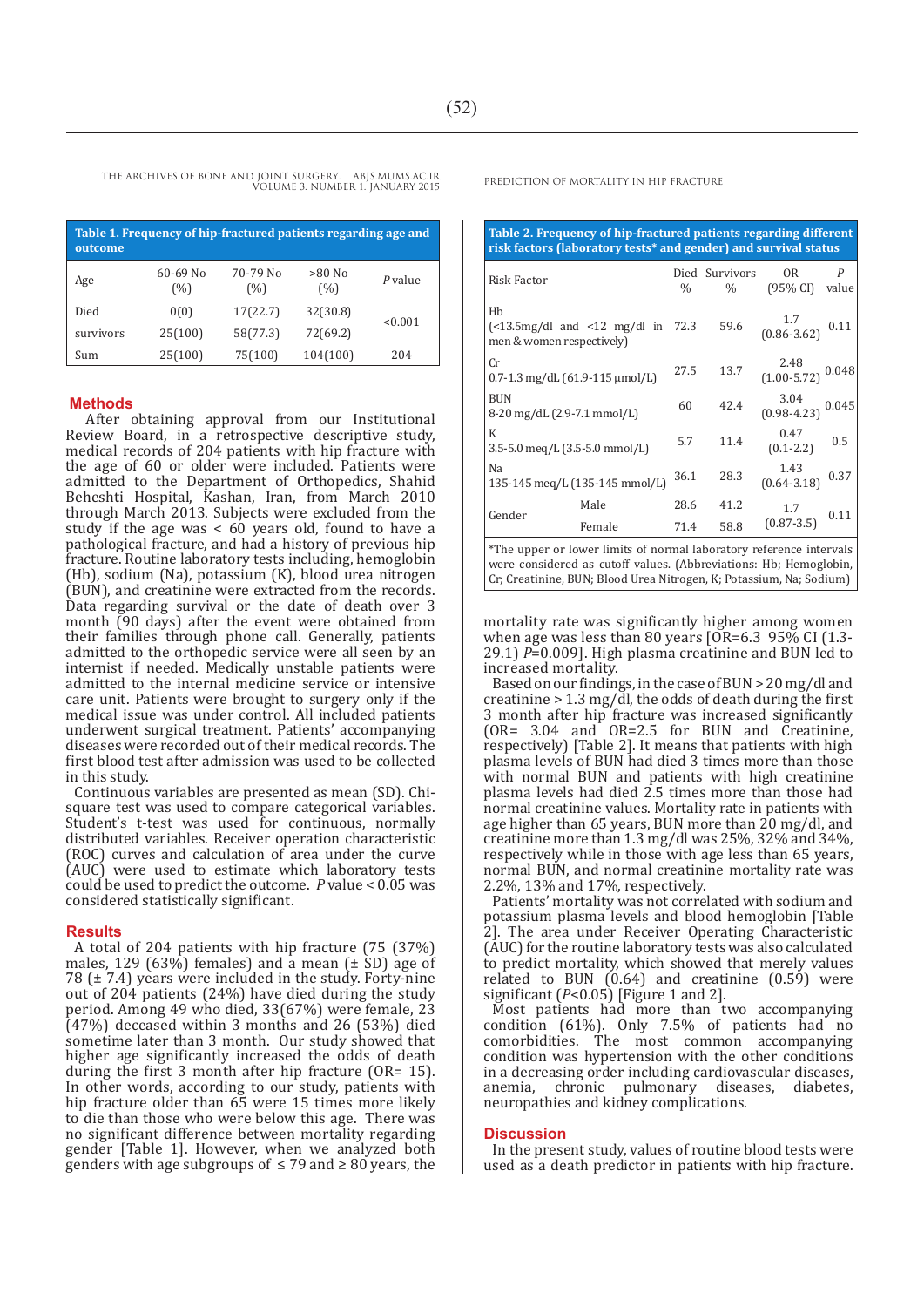

**Figure 1. Receiver operating characteristic (ROC) curve for BUN to predict mortality after hip fracture.**

Our study showed that there is an association between plasma levels of BUN and creatinine and mortality after hip fracture in elderly patients. Mortality was also associated with increasing age, but not with gender.

Series of studies have investigated the value of routine blood tests for prediction of mortality in patients with hip fracture (1,17-22). Through a meta-analysis and after considering 15 eligible studies, Laulund et al concluded that low hemoglobin, low albumin and high creatinine plasma levels have prognostic value on mortality in patients after hip fractures (1). Due to nature of our study being retrospective, we could not consider albumin values (this test is not included in the routine blood test in patients admitted to our trauma center), but regarding other values, our results about high plasma levels of creatinine is in accordance with Laulund's results. Although we could not find an association between low hemoglobin and mortality after hip fracture, it may be due to different cut-off of values that have been used. In the studies considered by Laulund in his systematic review, hemoglobin concentration cut-off point for the diagnosis of anemia was ranged between  $\hat{H}b < 6.2 - 8.1$ mmol/L, while in our study we used Hb < 7.4 and Hb < 8.4 mmol/L as cut-off points for the diagnosis of anemia in women and men, respectively.

The results of present study regarding the association between high creatinine levels and increased mortality are also in accordance with other studies (19, 20). Based on Mosfeldt's results, the mortality in patients with high plasma creatinine level was almost 3-fold that of those with normal creatinine. In addition to Laulund's study, many other studies also reported that low hemoglobin is associated with increased mortality in patients with hip fracture (18-20, 23). However, the reason why we could



**Figure 2. Receiver operating characteristic (ROC) curve for creatinine to predict mortality after hip fracture.**

not find any relation between anemia and mortality may be due to the use of different cut-off points that were mentioned previously.

The results of this study showed that there is a positive correlation between aging and mortality in patients with hip fracture. This finding is in agreement with other studies including Haentjens et al study that showed older adults have a 5- to 8-fold increased risk for mortality during the first 3 months after hip fracture (22, 24, 25). However, higher mortality in our study may be related to inadequate care after surgery in our region.

We could not find significant association between sex and mortality after hip fracture. Gender as a risk factor for mortality after hip fracture has been noted in several studies (22-25). However, findings of the current study do not support previous studies that found male gender as a risk factor for higher mortality in patients after hip fracture (22, 24, 26). Nevertheless, our finding seems to be consistent with Oztürk et al study in which they found female gender as a significant risk factor associated with higher mortality after hip fracture (23). The results of Iranian Multicenter Osteoporosis study (IMOS) have shown that 70% of women and 50% of men older than 50 years have osteoporosis or osteopenia (26). This may justify the higher incidence of hip fractures among Iranian women.

In our study, the incidence of death during the first 3 month after hip fracture was 24% that is higher than the results of other studies with 13-19% rate of death (13, 15, 16). This difference may be related to the difference in postoperative care in our country compared to the developed ones. The standard of care typically includes surgery and hospitalization, usually for about one week, which will be followed by admission to a nursing home

THE ARCHIVES OF BONE AND JOINT SURGERY. ABJS.MUMS.AC.IR PREDICTION OF MORTALITY IN HIP FRACTURE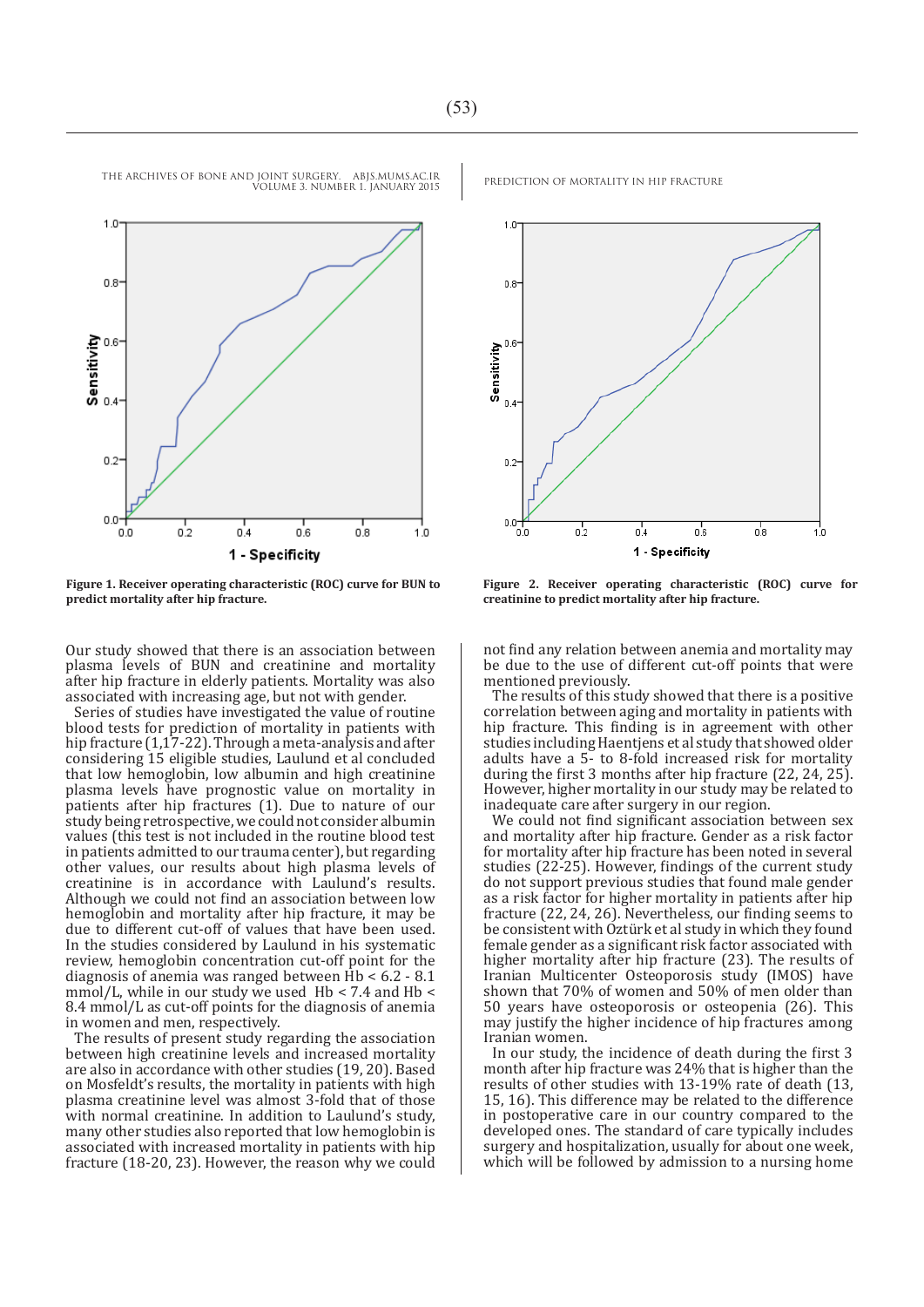THE ARCHIVES OF BONE AND JOINT SURGERY. ABJS.MUMS.AC.IR PREDICTION OF MORTALITY IN HIP FRACTURE VOLUME 3. NUMBER 1. JANUARY 2015

and extensive rehabilitation (27). However, it may not be followed in our patients to receive an intensive postoperative care and early ambulation to prevent postoperative complications.

There were some limitations to be considered as well. First the current research was not designed to assess the correlation between companying conditions and mortality rate in patients with hip fracture. Therefore, we were unable to explain the influence of comorbidities on mortality. Second, it was a retrospective study; therefore we could only rely on tests that were requested for patients in our center. Some Important tests including albumin and C-reactive protein (CRP) plasma levels that were considered in many similar studies were not included in our study. Third, in patients with missing data we had to exclude them.

In conclusion, this study confirms that high BUN, high creatinine, and older age on admission are significant factors in predicting the 3 month mortality in patients with hip fractures. Predicting these risk factors may help with case management.

- 1. Laulund AS, Lauritzen JB, Duus BR, Mosfeldt M, Jørgensen HL. Routine blood tests as predictors of mortality in hip fracture patients. Injury. 2012; 43(7):1014-20.
- 2. National Hospital Discharge Survey (NHDS), National Center for Health Statistics. Available at: http://205.207.175.93/hdi/ReportFolders/ ReportFolders.aspx?IF\_ActivePath=P,18. Accessed August 29, 2013.
- 3. Samelson EJ, Zhang Y, Kiel DP, Hannan MT, Felson DT. Effect of birth cohort on risk of hip fracture: agespecific incidence rates in the Framingham Study. Am J Public Health. 2002;92(5):858-62.
- 4. Scott JC. Osteoporosis and hip fractures. Rheum Dis Clin North Am. 1990; 16(3):717-40.
- 5. Nguyen ND, Eisman JA, Center JR, Nguyen TV. Risk factors for fracture in nonosteoporotic men and women. J Clin Endocrinol Metab. 2007;92:955–62.
- 6. Greenspan WL, Myers ER, Maitland LA, Kido TH, Krasnow MB, Hayes WC. Trochanteric bone mineral density is associate with type of hip fracture in the elderly. J Bone Miner Res. 1994;9(12):1889-94.
- 7. Johnell O, Kanis JA. An estimate of the worldwide prevalence osteoporotic fractures. Osteoporos Int 2006; 17:1726–33.
- 8. Ahmadi-Abhari S, Moayyeri A, Abolhassani F. Burden of hip fracture in Iran. Calcif Tissue Int. 2007; 80(3):147-53.
- 9. Wehren LE, Magaziner J. Hip fracture: risk factors

#### **Acknowledgments**

 The authors would like to gratitude to the Deputy of research of Kashan University of Medical Sciences because of their financial support (Grant no: 91115).

Hamid Reza Seyedi MSc Mohammad Sabahi Bidgoli MSc Seyed Gholamabbas Mousavi MSc Kashan University of Medical Sciences, Kashan, Iran

Mehrdad Mahdian MSC, Ph.D Candidate Gholamreza Khosravi MD Mohammad Reza Razavizadeh MD Mahdi Mohammadzadeh MD Trauma Research Center, Kashan University of Medical Sciences, Kashan, Iran

Soroush Mahdian Student Research Committee, Arak University of Medical Sciences, Arak, Iran

#### **References**

and outcomes. Curr Osteoporos Rep. 2003;1:78-85.

- 10. Rosell PA, Parker MJ. Functional outcome after hip fracture. A 1-year prospective outcome study of 275 patients. Injury. 2003;34:529-32.
- 11. Pedersen SJ, Borgbjerg FM, Schousboe B, Pedersen BD, Jørgensen HL, Duus BR, et al. A comprehensive hip fracture program reduces complication rates and mortality. J Am Geriatr Soc. 2008; 56:1831-8.
- 12. Jiang HX, Majumdar SR, Dick DA, Moreau M, Raso J, Otto DD, et al. Development and initial validation of a risk score for predicting in-hospital and 1-year mortality in patients with hip fractures. J Bone Miner Res. 2005; 20:494-500.
- 13. Moran CG, Wenn RT, Sikand M, Taylor AM. Early mortality after hip fracture: Is delay before surgery important? J Bone Joint Surg Am. 2005; 87:483-9.
- 14. Farahmand BY, Michaëlsson K, Ahlbom A, Ljunghall S, Baron JA; Swedish Hip Fracture Study Group. Survival after hip fracture. Osteoporos Int. 2005;16:1583-90.
- 15. Giversen IM. Time trends of mortality after first hip fractures. Osteoporos Int. 2007; 18(6):721-32.
- 16. Bredah C, Nyholm B, Hindsholm KB, Mortensen JS, Olesen AS. Mortality after hip fracture: results of operation within 12 h of admission. Injury. 1992; 23:83-6
- 17. Pioli G, Barone A, Giusti A, Oliveri M, Pizzonia M, Razzano M, Palummeri E. Predictors of mortality after hip fracture: results from 1-year follow-up. Aging Clin Exp Res. 2006; 18(5):381-7.
- 18. Bhaskar D, Parker MJ. Haematological indices as